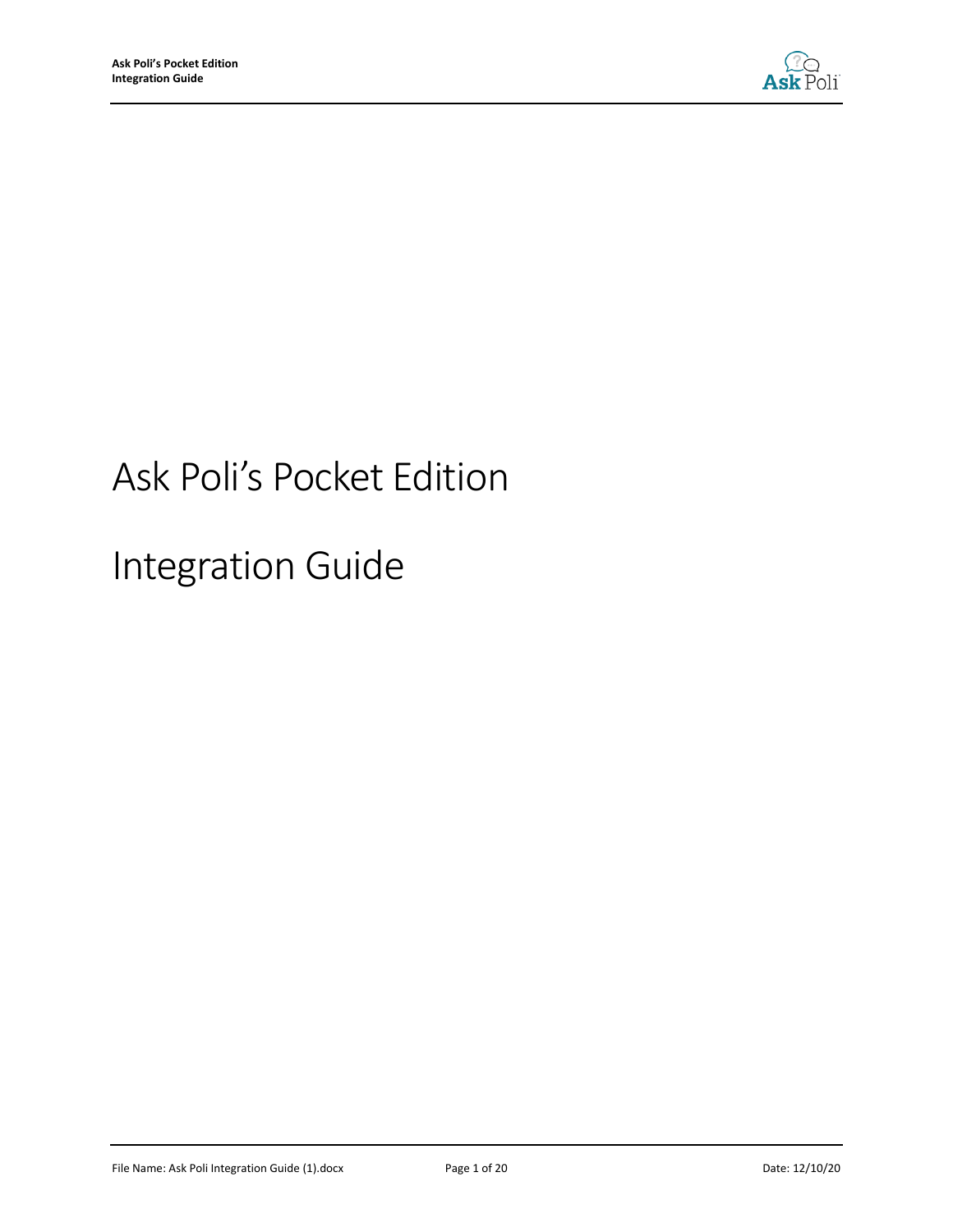

# Table of Contents

| The integration details section of this document provides the following details: 5 |
|------------------------------------------------------------------------------------|
|                                                                                    |
|                                                                                    |
|                                                                                    |
|                                                                                    |
|                                                                                    |
|                                                                                    |
|                                                                                    |
|                                                                                    |
|                                                                                    |
|                                                                                    |
|                                                                                    |
|                                                                                    |
|                                                                                    |
|                                                                                    |
|                                                                                    |
|                                                                                    |
|                                                                                    |
|                                                                                    |
|                                                                                    |
|                                                                                    |
|                                                                                    |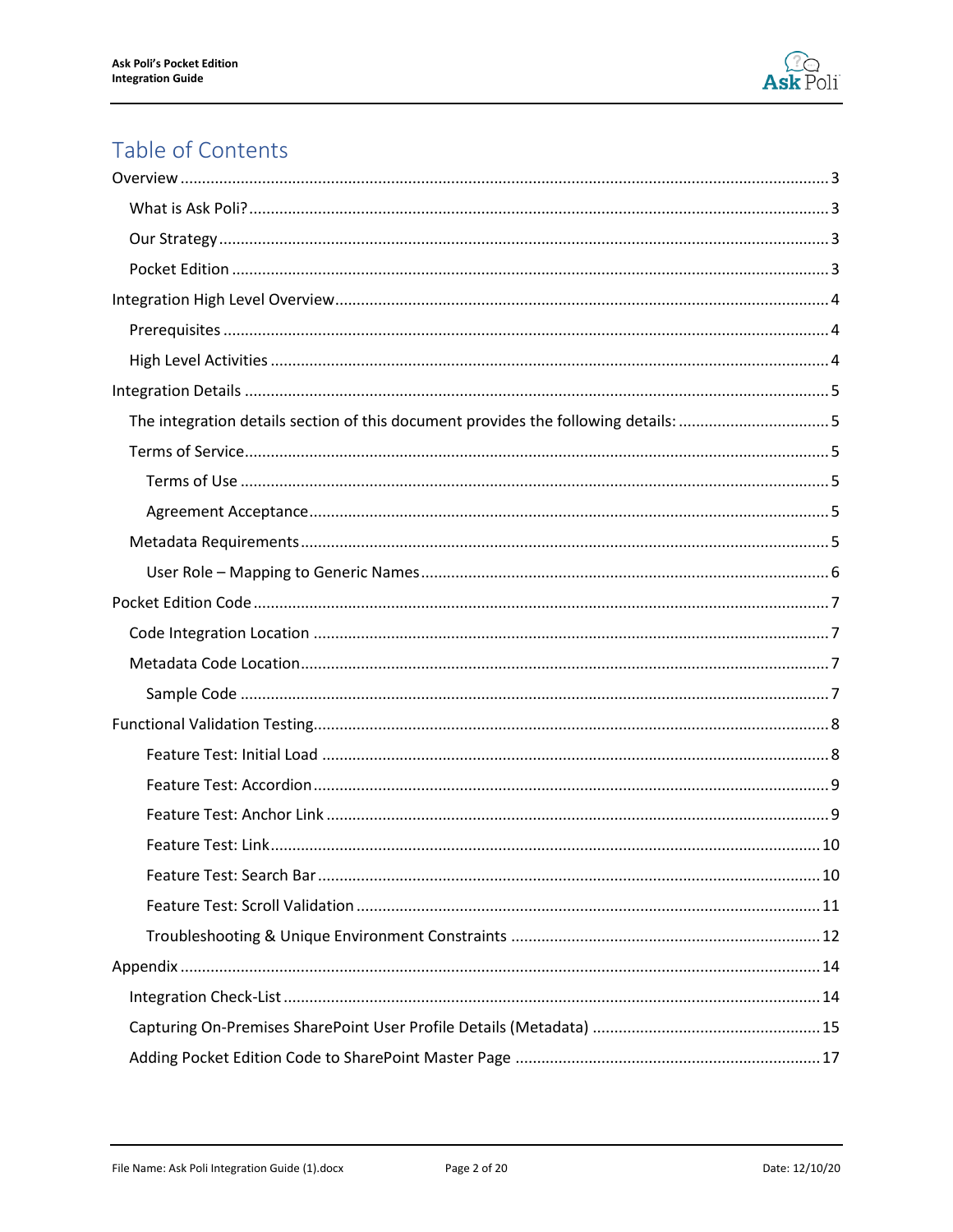

# <span id="page-2-0"></span>**Overview**

### <span id="page-2-1"></span>What is Ask Poli?

Ask Poli helps mortgage sellers & servicers answer policy-related questions by providing an intelligent search tool with fast, accurate & reliable answers straight from the source.

# <span id="page-2-2"></span>Our Strategy

Where you are, when you need it.



### <span id="page-2-3"></span>Pocket Edition

Similar to Ask Poli, Pocket Edition uses Natural Language Processing (NLP) and Artificial Intelligence (AI) to quickly answer your questions directly from *your* website. Pocket Edition integrates inside your intranet allowing expanded access across your team, richer analytics and even faster answers to your policy-related questions.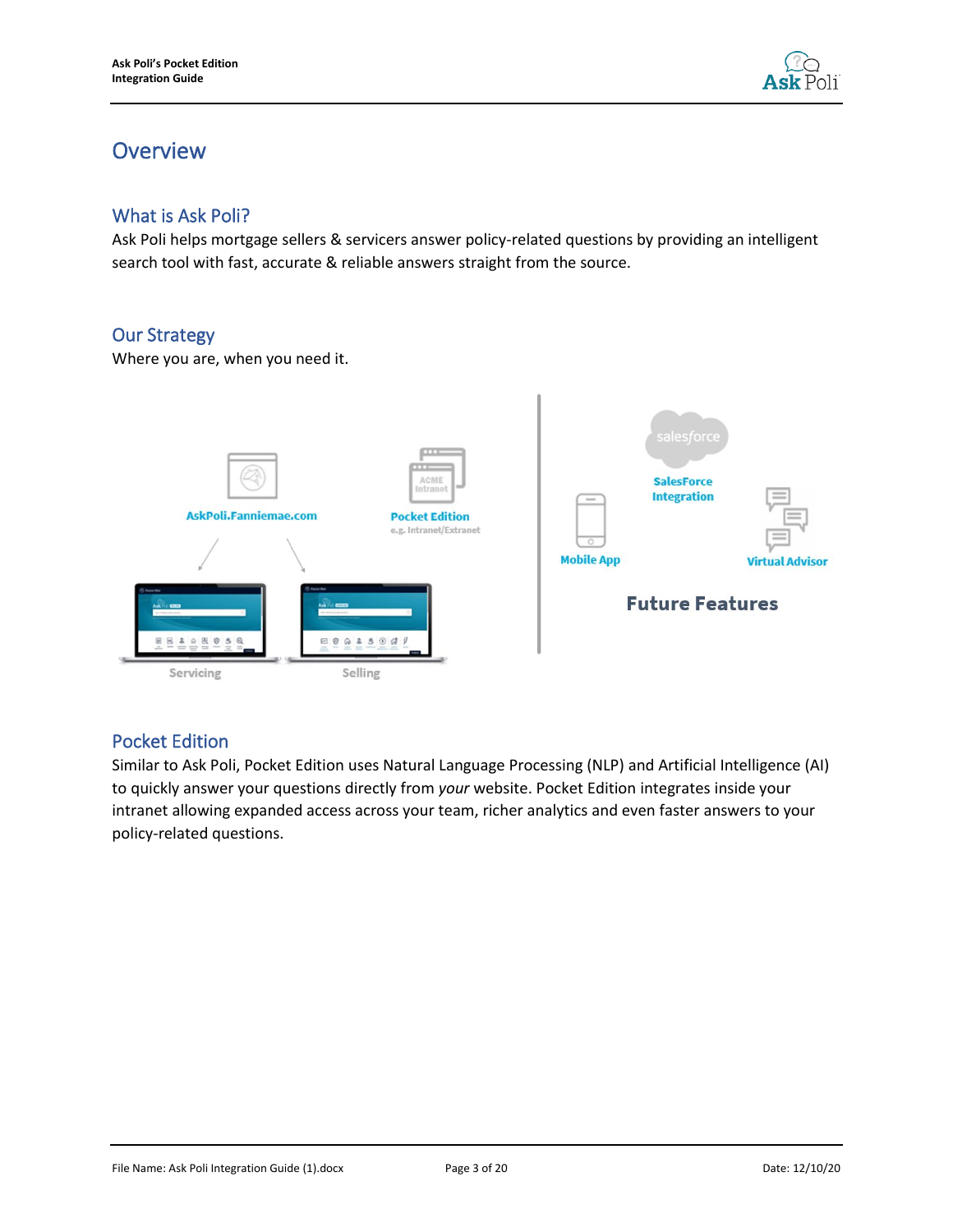

# <span id="page-3-0"></span>Integration High Level Overview

Pocket Edition integration requires very little effort between initial deployment and testing in your nonproduction environment. Review the prerequisites and activity breakdown to better understand integration.

### <span id="page-3-1"></span>**Prerequisites**

While Pocket Edition integration requires very little effort, following resources and requirements need to be available to ensure a successful deployment:

- Identify where Pocket Edition will reside. The best opportunity is to implement Pocket Edition where target users typically work.
- Ability to access and update target location (website).
- Ensure technical resources understand website scripts (Pocket Edition Code is a script) and how to add scripts to your HTML page (target location).
- Technology Constraints, see troubleshooting section for more detail:
	- o **Google Sites** security blocks scripts so Pocket Poli will not function as intended. Unfortunately, Pocket Edition is not compatible.
	- o **Angular Software Framework** has a few HTML compatibility quarks. Please let us know if you use Angular so we can update your Pocket Edition profile to ensure compatibility.

#### <span id="page-3-2"></span>High Level Activities

- 1. Review this integration guide for general integration overview
- 2. Accept **Terms of Service**, see Terms of Service section below
	- a. Copy/paste Terms of Service to email, provide your approval and send to your Fannie Mae relationship or technology delivery manager
- 3. Deploy Pocket Edition test code
	- a. Identify Pocket location where your users reside
	- b. Copy code-snippet provided by Fannie Mae into your environment
		- i. Code is typically added after <BODY> tag on your website
		- ii. Perform basic validation steps open/close widget and perform basic searches
	- c. **Update metadata fields**, see Metadata requirements section for additional details, and appendix for examples
	- d. Validate functionality, see **Functional Validation Testing** section below
	- e. Validate metadata fields are passed to Fannie Mae
		- i. Contact your Fannie Mae Ask Poli point of contact to ask for confirmation
- 4. Deploy Pocket Edition
	- a. Notify your Ask Poli point of contact widget is in production. The Ask Poli team will validate your widget-profile to ensure Pocket Edition is pointed to production material.
	- b. Deploy Pocket Edition to your users
	- c. Take advantage of the Ask Poli Marketing Toolkit to help communicate the launch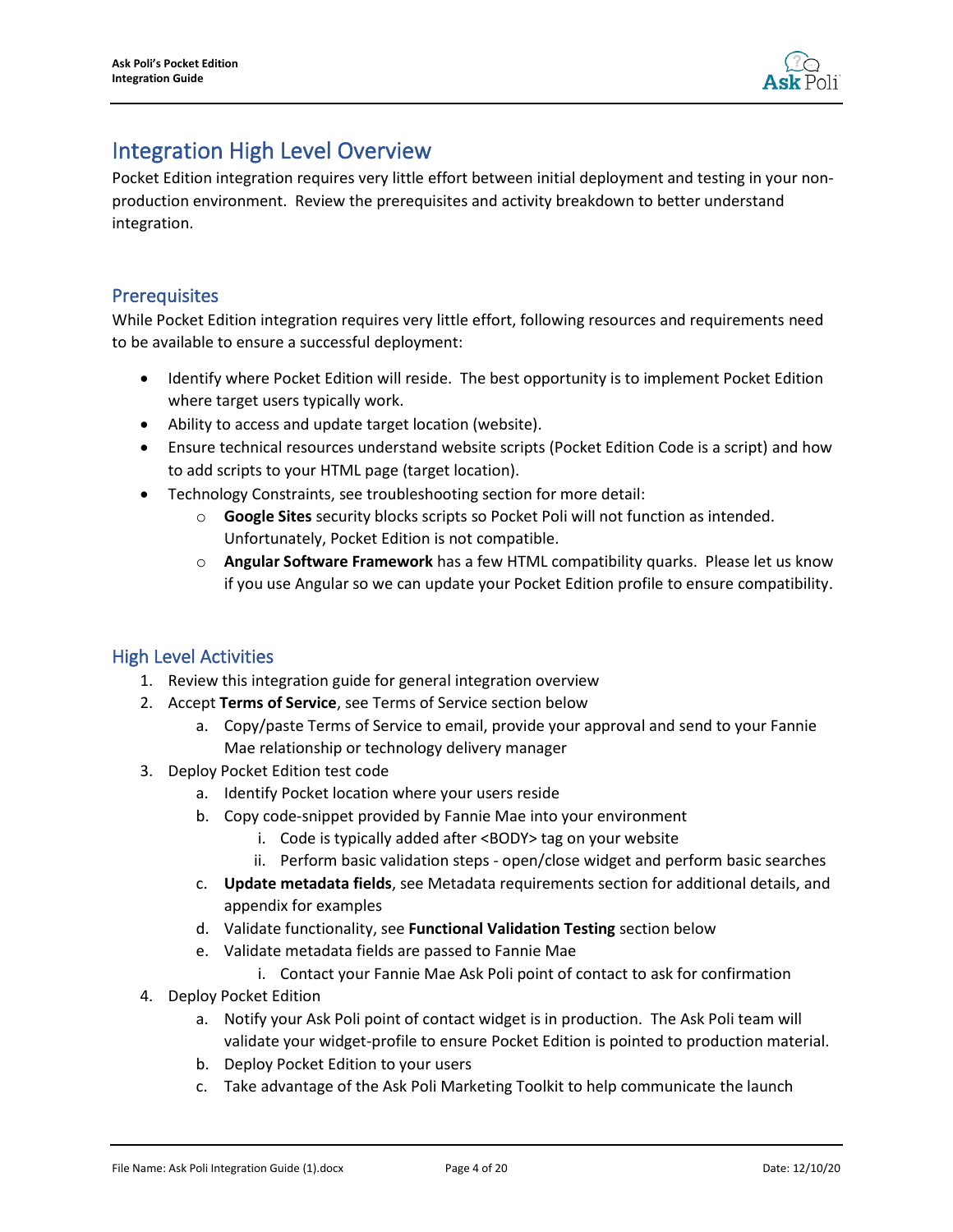

# <span id="page-4-0"></span>Integration Details

<span id="page-4-1"></span>The integration details section of this document provides the following details:

- Terms of Service SSA agreement
- Metadata Requirements Configuration details for widget code

### <span id="page-4-2"></span>Terms of Service

The following agreement must be reviewed and agreed by the appropriate delegate before Pocket Edition code is deployed to production. For questions or concerns, please contact your Relationship Manager, Technology Delivery Manager or the Ask Poli team.

#### <span id="page-4-3"></span>Terms of Use

You and your company have been provided access to Ask Poli. By following the instructions below, please indicate your agreement on behalf of your company that:

- the terms and conditions of the Software Subscription Agreement ("SSA") between your company and Fannie Mae will govern all access and use of Ask Poli by you and your company,
- Ask Poli will be considered a "Licensed Application" under the SSA,
- the contents and output of Ask Poli are the Proprietary Information of Fannie Mae protected by the terms of the SSA, and
- except as reasonably required to facilitate access to Ask Poli by your company's third party originators for their sole access and use for the internal business purposes of their company, Ask Poli may not be used, reproduced or disclosed for any purpose other than the internal business purposes of your company without the prior written consent of Fannie Mae.

#### <span id="page-4-4"></span>Agreement Acceptance

Please indicate your agreement by copy/pasting the above terms of use to an email, adding "I agree" and sign your reply by typing your name at the end of the message (even if your name is also automatically applied). If you do not have delegated authority to agree on behalf of your company, please forward this message to an authorized representative so that they may submit the requested reply

#### <span id="page-4-5"></span>Metadata Requirements

Metadata represents select user profile details automatically captured when navigating Pocket Edition. This information provides valuable insights about your users, including questions, frequency and volume trends, and is required before moving to production. All your information is protected by existing NDA's, and is available through Fannie Mae's FM Connect application.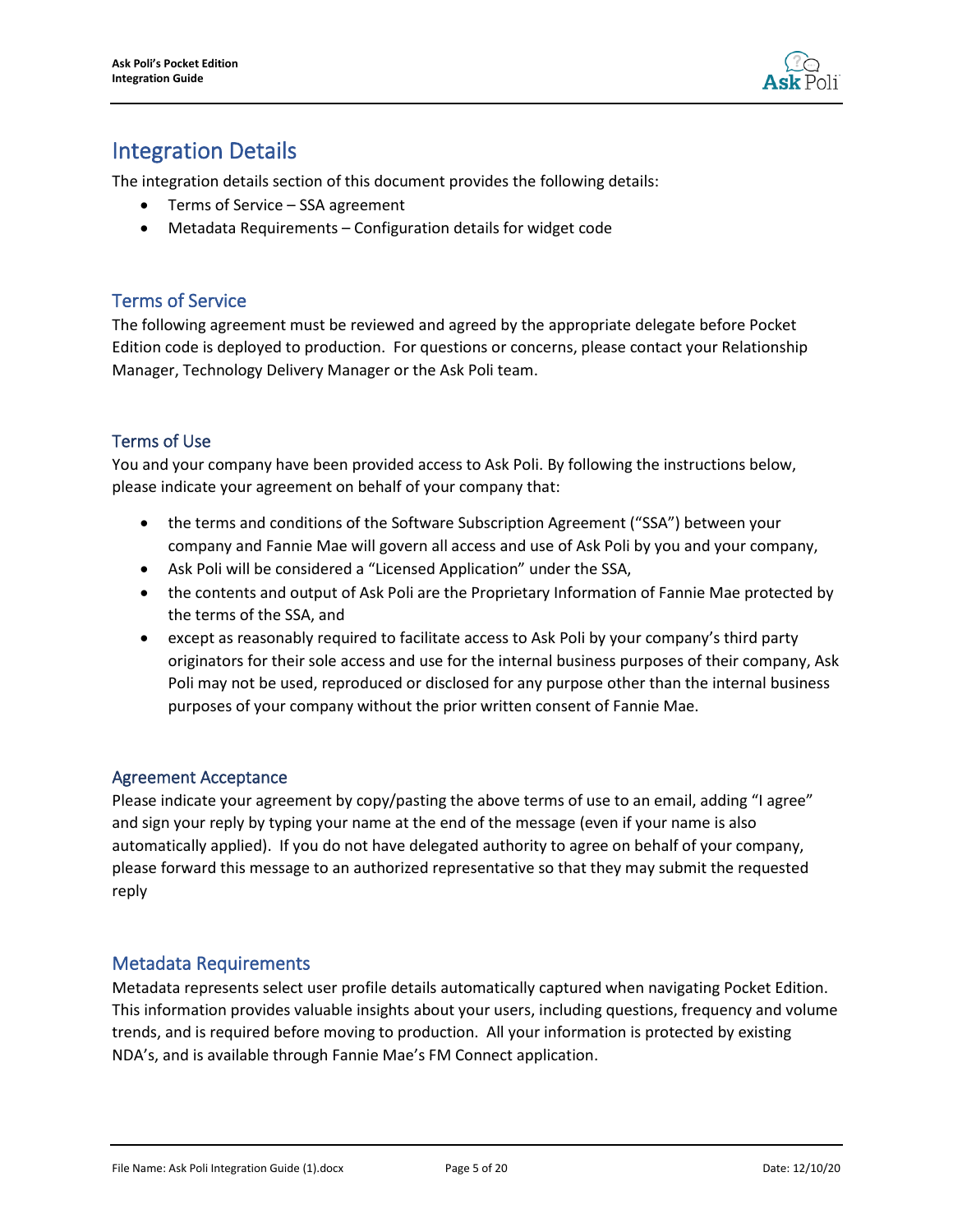

Please contact your Ask Poli point of contact to validate metadata fields are flowing to Ask Poli.

#### **Required Metadata Fields:**

- **User Name**: Users full name (e.g. First and Last), used to identify users
- **User Email Address**: Users email address
- **User Role:** Role associated with user.
	- o **The Role needs to be mapped to a pre-defined role, see "User Role Mapping" for additional details**.
- **Sub-Company Name** (optional): Setup only if Pocket Edition is deployed to your externalcustomers

**Note:** See examples at the end of this document for additional details on how to capture and feed metadata into Ask Poli.

#### <span id="page-5-0"></span>User Role – Mapping to Generic Names

User roles are unique for every organization and provide valuable trending insights across different user groups. To ensure analytics are actionable, your individual role needs to be mapping to one of the following generic roles listed below. **This is a requirement**.

#### **User Role Option: Choose the field that best matches your internal role**

#### **Selling:**

- Closure/Funder
- Credit Risk Analyst
- Loan Processor
- Mortgage Originator
- QC
- Underwriter
- **Other (if match is unavailable)**

#### **Servicing:**

- Bankruptcy Specialist
- Claims Specialist
- Customer Care Specialist
- Default Specialist
- Foreclosure Specialist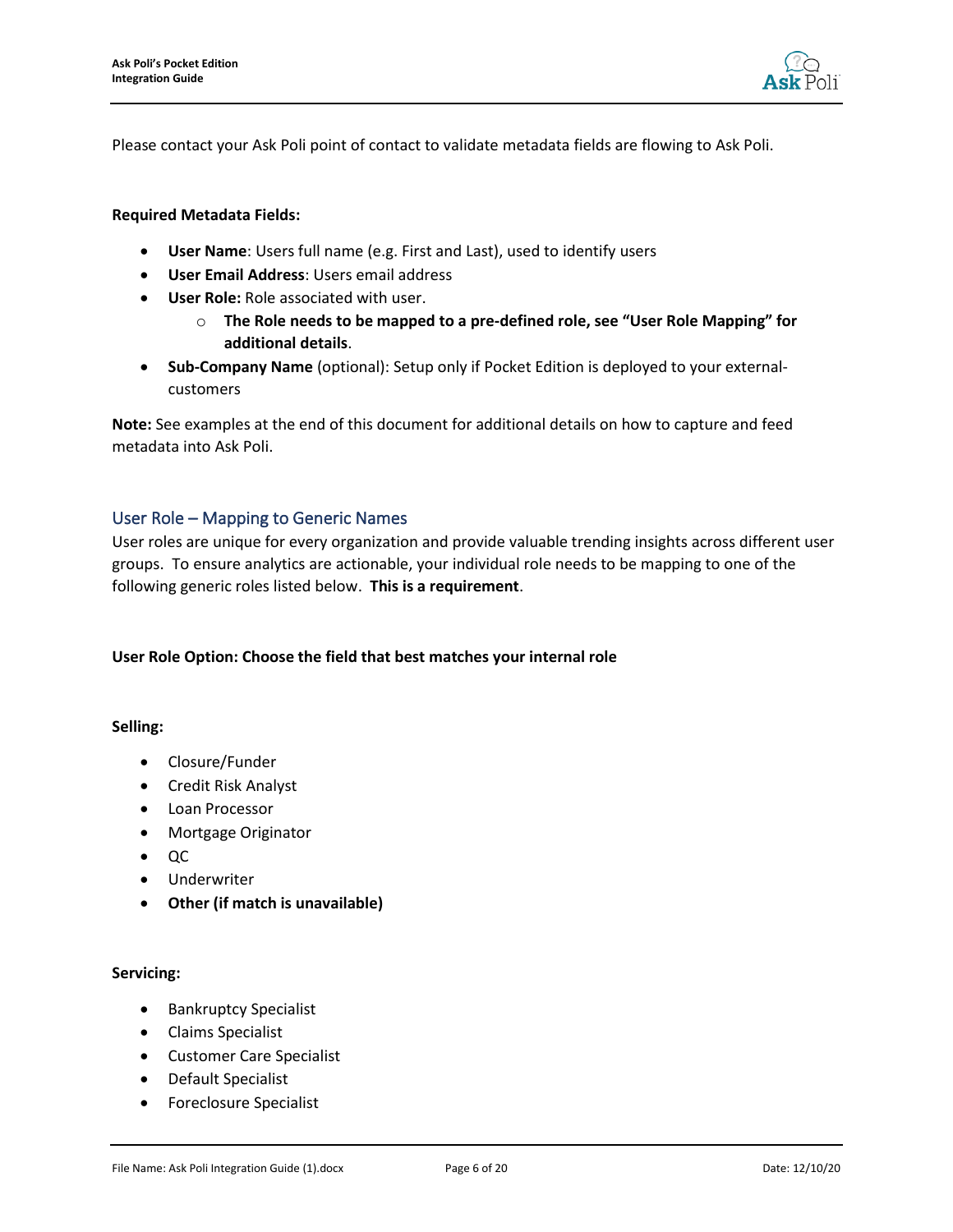

- Investor Accounting Analyst
- Loss Mitigation Specialist
- Policy Specialist
- **Other (if match is unavailable)**

# <span id="page-6-0"></span>Pocket Edition Code

Fannie Mae will provide code snippets allowing you to fully test Pocket Edition before pushing to production.

### <span id="page-6-1"></span>Code Integration Location

Code should be inserted immediately after the <BODY> tag on your application, typically in the repeating code to load with every page.

#### <span id="page-6-2"></span>Metadata Code Location

Pocket Edition code needs be updated to capture metadata (user profile details), refer to the sample code below (highlighted in red) for specific location. Red-text between quotes should be updated to pull in specific information (e.g. User Name, UserID and Role).

#### <span id="page-6-3"></span>Sample Code

```
---------------------- SAMPLE CODE START -------------------------
<script>!function(t,e,o,c,n,a…………….;</script>
<script>
nanorep.floatingWidget.on({
       init: function() {
                this.setConfigId('Provided by Fannie Mae');
                this.setContext({"Touchpoint":"Provided by Fannie Mae",
                         "secondary_touchpoint":"Sub-Company Name",
                        "email":"User Email Address",
                        "fullname": "User Full Name",
                        "role": "User Role",
                        "SSID": "Provided by Fannie Mae"
                        });
         }
});
</script>
```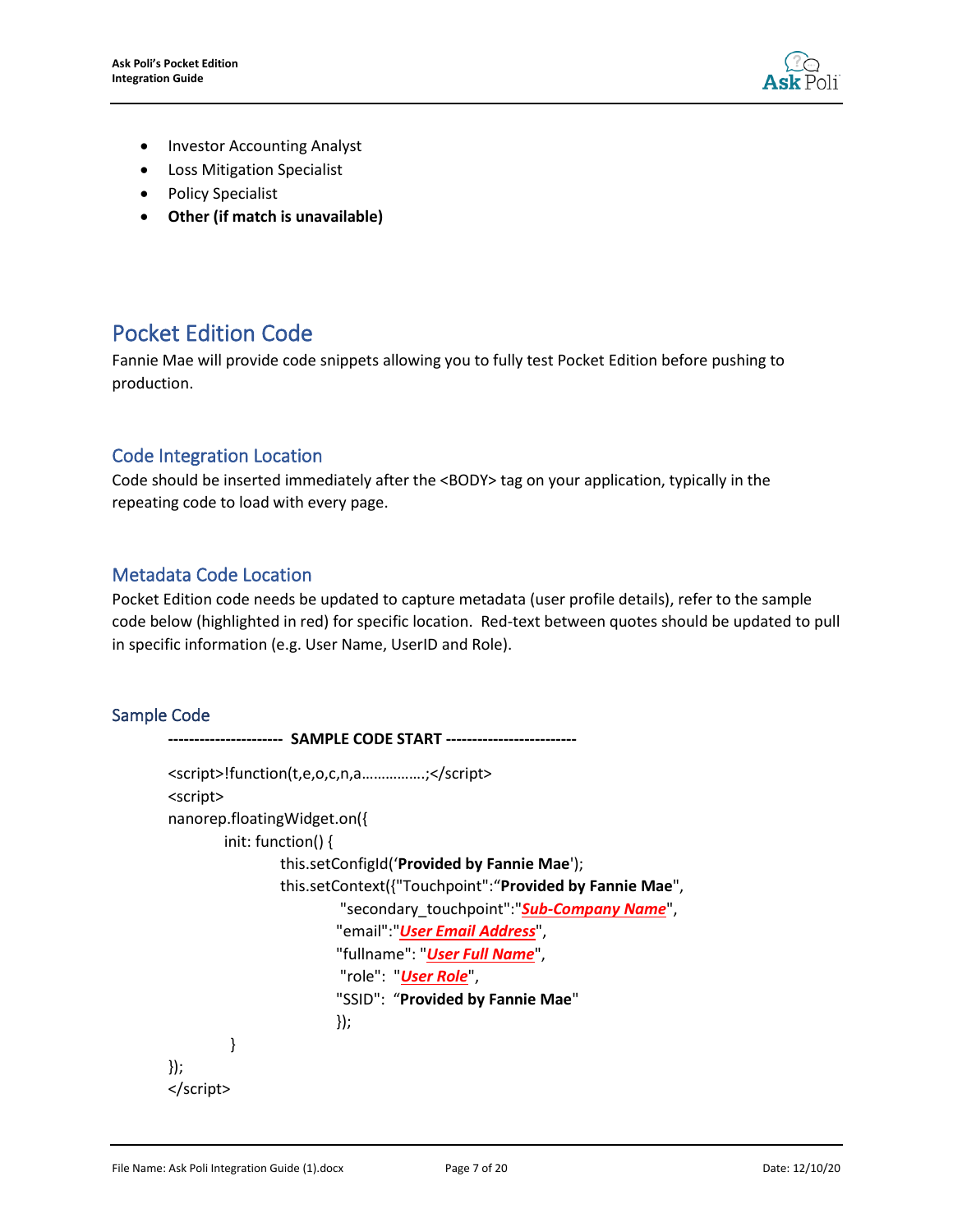

<!-- //nanorep floating widget -->

**---------------------- SAMPLE CODE END -------------------------**

# <span id="page-7-0"></span>Functional Validation Testing

Once the code snippet has been deployed, execute the following steps to ensure Pocket Edition is fully functional. Please contact your Ask Poli point of contact for questions or concerns.

#### <span id="page-7-1"></span>Feature Test: Initial Load



| #  | <b>Feature</b>      | <b>Action</b>             | <b>Expected Behavior</b>           |
|----|---------------------|---------------------------|------------------------------------|
|    | <b>Initial Load</b> | Navigate to webpage with  | Widget Visible, right side of      |
|    |                     | <b>Pocket Edition</b>     | browser                            |
| ົາ | Initial Load        | Click Closed Tag to Open  | Pocket Edition slides open,        |
|    |                     |                           | occupying right side of browser    |
|    | Initial Load        | Click Opened Tag to Close | Pocket Edition slides closed, only |
|    |                     |                           | tag is visible                     |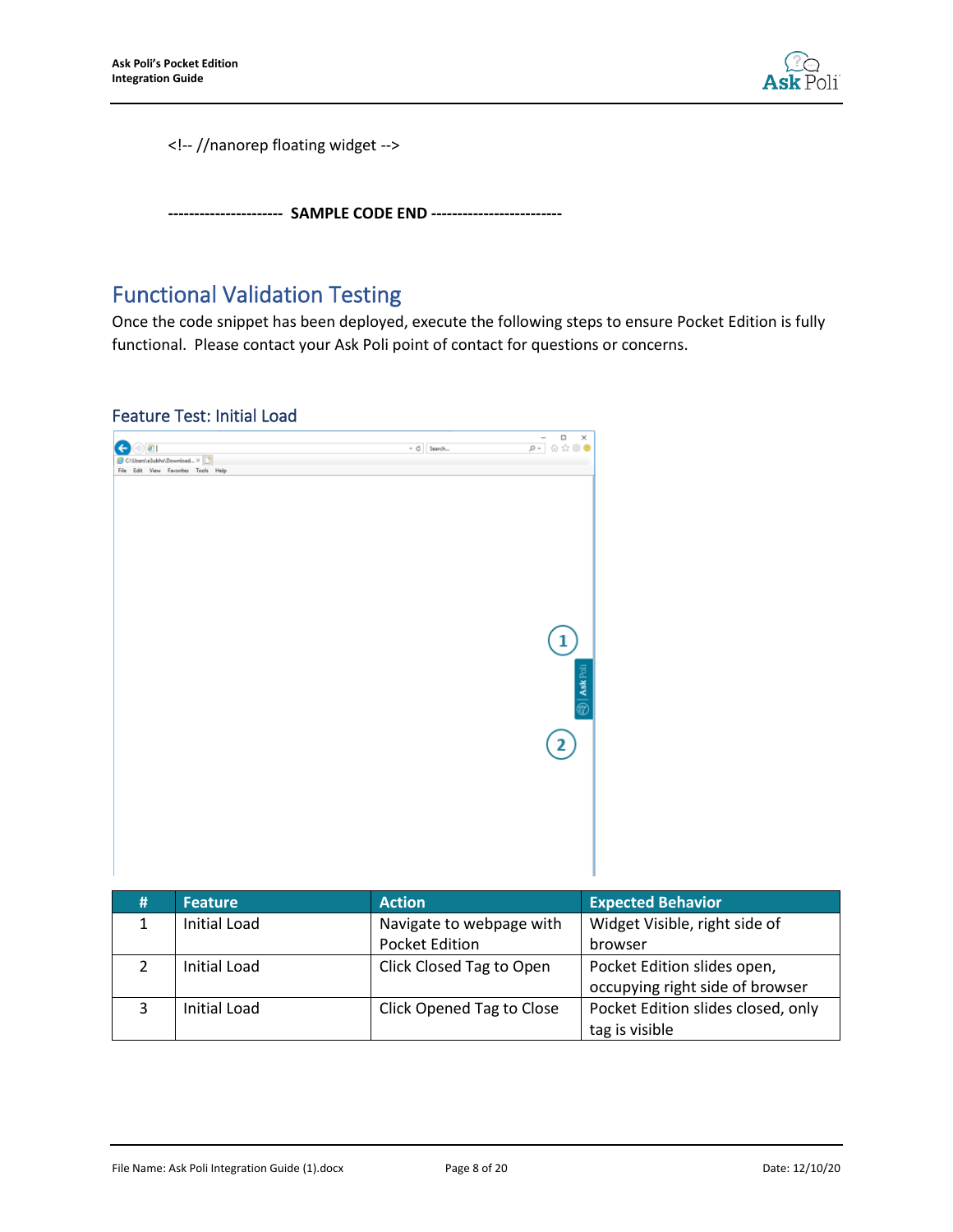

# <span id="page-8-0"></span>Feature Test: Accordion

| About Ask Poli<br>Natural Language Search<br>Check back, Poli is Getting Smarter!<br><b>Your Feedback Matters</b> |  |
|-------------------------------------------------------------------------------------------------------------------|--|
|                                                                                                                   |  |
|                                                                                                                   |  |
|                                                                                                                   |  |
|                                                                                                                   |  |

| <b>Feature</b> | <b>Action</b>                        | <b>Expected Behavior</b> |
|----------------|--------------------------------------|--------------------------|
| Setup          | Open Widget                          | N/A                      |
| Accordion      | <b>Click Accordion Down</b><br>arrow | Accordion expands down   |
| Accordion      | Click accordion Up arrow             | Accordion shrinks up     |

# <span id="page-8-1"></span>Feature Test: Anchor Link

|                                                   | <b>Trending Content</b>                                                                 |  |  |  |
|---------------------------------------------------|-----------------------------------------------------------------------------------------|--|--|--|
|                                                   | B3-3.1-08, Rental Income (08/07/2018)                                                   |  |  |  |
|                                                   | B3-3.1-09, Other Sources of Income (12/04/2018)                                         |  |  |  |
|                                                   | Introduction                                                                            |  |  |  |
|                                                   | This topic provides information on qualifying a borrower's rental income,<br>including: |  |  |  |
|                                                   | • Associated Policies                                                                   |  |  |  |
|                                                   | · Eligible Properties                                                                   |  |  |  |
| ٠                                                 | <b>Ineligible Properties</b>                                                            |  |  |  |
| ٠                                                 | <b>General Requirements for Documenting Rental Income</b>                               |  |  |  |
| • Documenting Rental Income from Subject Property |                                                                                         |  |  |  |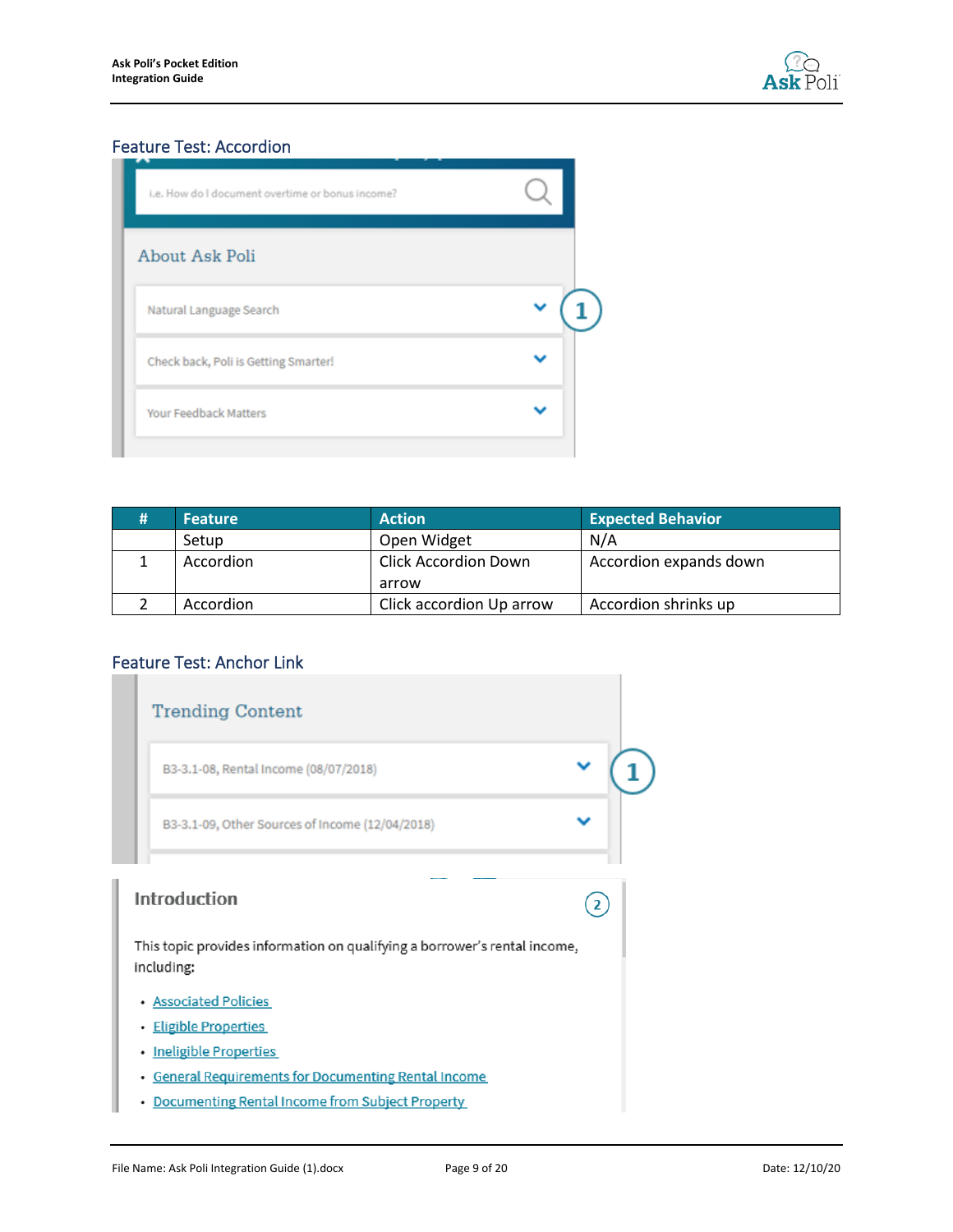

| <b>Feature</b> | <b>Action</b>                                          | <b>Expected Behavior</b>        |
|----------------|--------------------------------------------------------|---------------------------------|
| Setup          | Open Widget                                            | N/A                             |
| Anchor Link    | Select first accordion under<br>Accordion expands down |                                 |
|                | "Trending Content" section                             |                                 |
| Anchor Link    | Click first anchor link                                | Jumps to relevant content block |

### <span id="page-9-0"></span>Feature Test: Link

 $\Omega$ 

| <b>Trending Content</b>                         |  |
|-------------------------------------------------|--|
| B3-3.1-08, Rental Income (08/07/2018)           |  |
| B3-3.1-09, Other Sources of Income (12/04/2018) |  |
|                                                 |  |
| <b>Associated Policies</b>                      |  |
|                                                 |  |

In conjunction with the policies in this topic, lenders must also comply with, as applicable, but not limited to, the policies in the following:

. B2-2-03, Multiple Financed Properties for the Same Borrower;

• B3-3.1-01. General Income Information (Continuity of Income);

| <b>Feature</b> | <b>Action</b>                                          | <b>Expected Behavior</b> |
|----------------|--------------------------------------------------------|--------------------------|
| Setup          | Open Widget                                            | N/A                      |
| Link           | Select first accordion under<br>Accordion expands down |                          |
|                | "Trending Content" section                             |                          |
| Link           | Click first non-anchor link                            | Article loads            |

#### <span id="page-9-1"></span>Feature Test: Search Bar

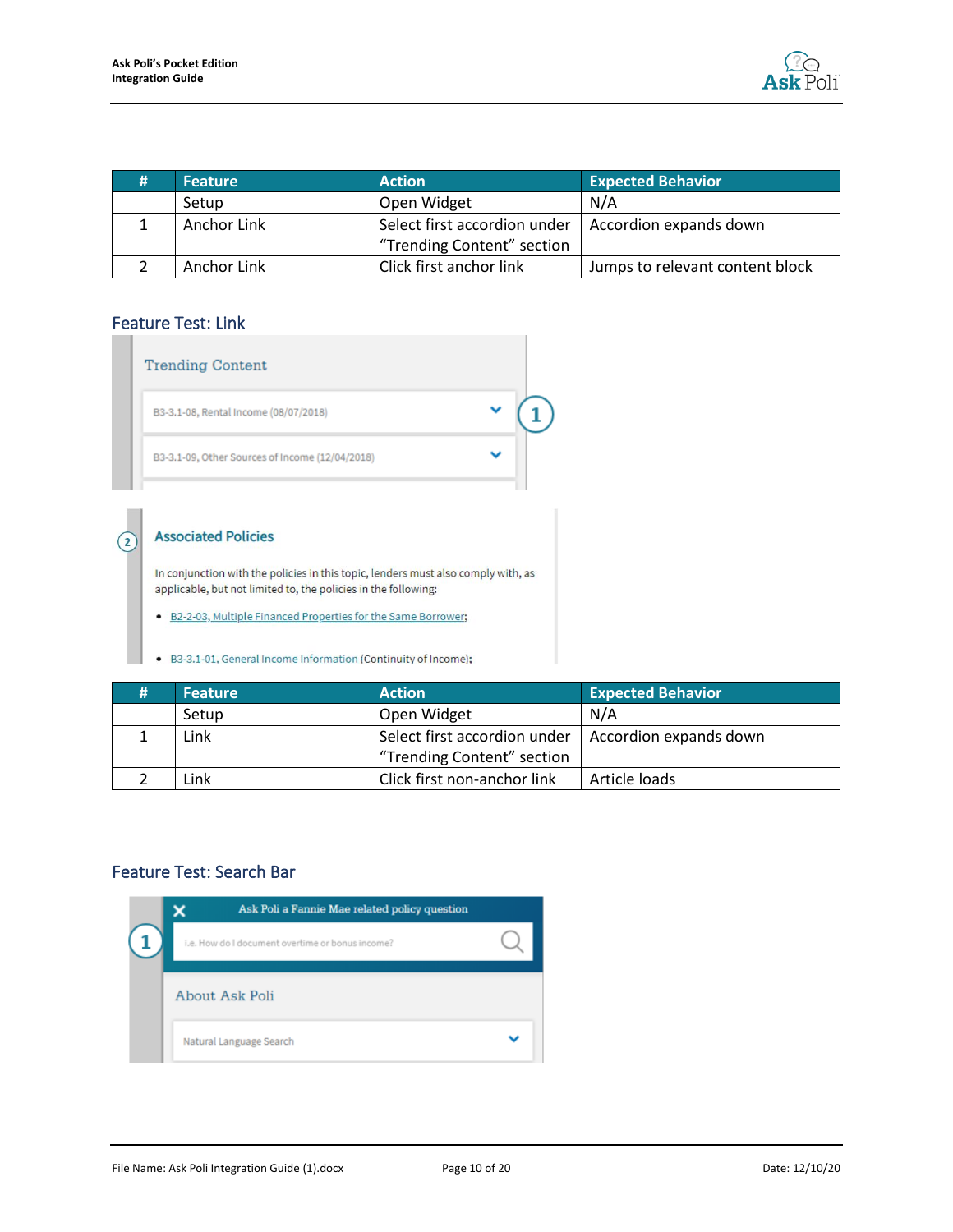

| Ask Poli a Fannie Mae related policy question                                |  |
|------------------------------------------------------------------------------|--|
| natural                                                                      |  |
| natural language search                                                      |  |
|                                                                              |  |
| Ask Poli a Fannie Mae related policy question                                |  |
| natural                                                                      |  |
| Natural Language Search                                                      |  |
| Pose your question the way you'd ask another person to get the best results. |  |

| # | <b>Feature</b> | <b>Action</b>      | <b>Expected Behavior</b>       |
|---|----------------|--------------------|--------------------------------|
|   | Setup          | Open Widget        | N/A                            |
|   | Search Bar     | Select Search Bar  | Answer drops down below search |
|   |                | Type, "Natural"    | bar (see image #2)             |
|   | Search Bar     | Select "Enter" key | <b>Article Fully Expands</b>   |

# <span id="page-10-0"></span>Feature Test: Scroll Validation

This test will validate the scroll bar isn't hidden under your website's scrollbar.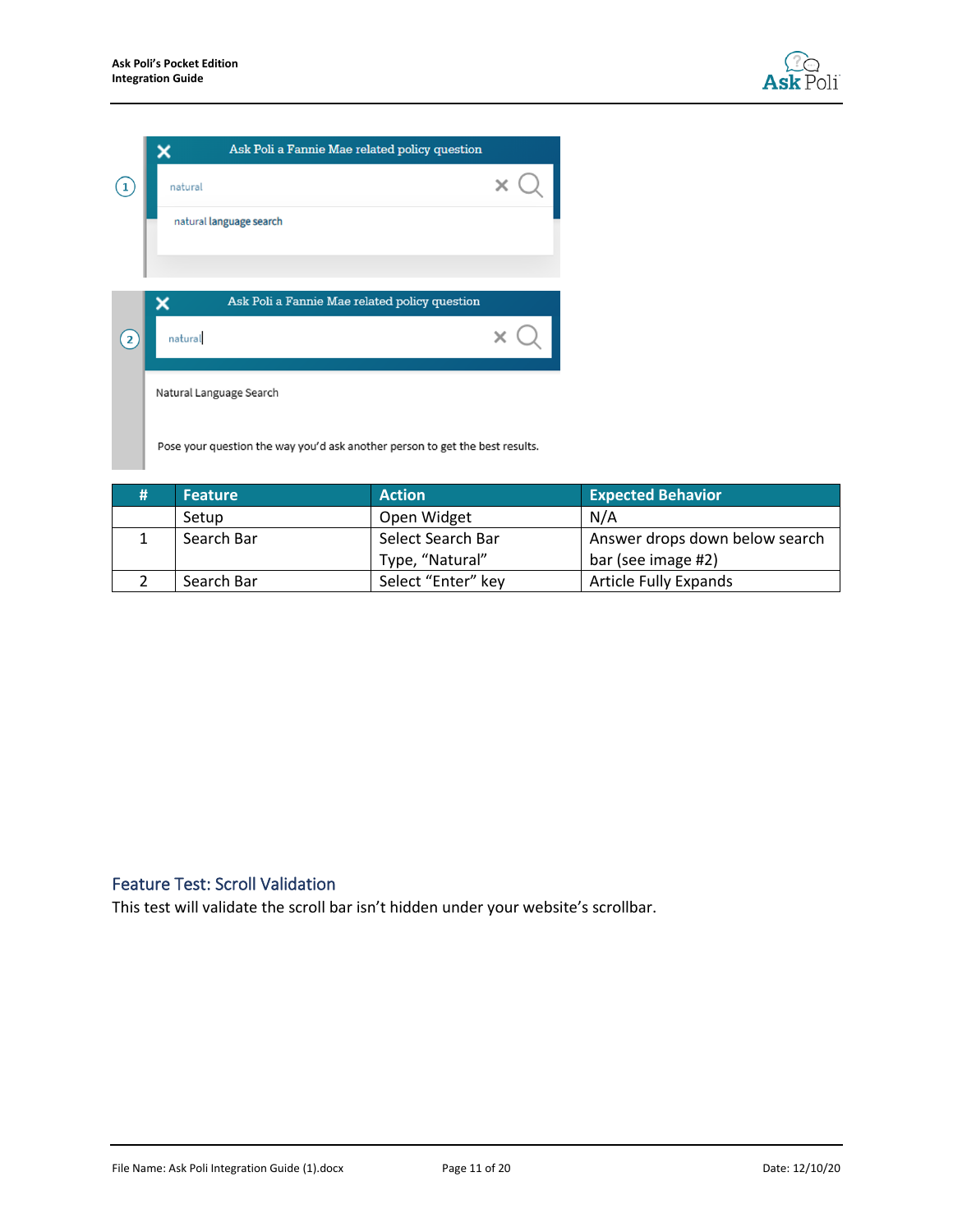

|                 |    |          | exception (see Partial or No<br>Rental History on Tax Returns<br>below).                                                     |
|-----------------|----|----------|------------------------------------------------------------------------------------------------------------------------------|
|                 |    |          | Form 1007 or Form 1025, as<br>applicable, and<br>copies of the current lease<br>agreement(s).                                |
| <b>Ask Poli</b> | No | Purchase | If the property is not currently rented,<br>lease agreements are not required<br>and Form 1007 or Form 1025 may be<br>used.  |
|                 |    |          | If there is a lease on the property that<br>is being transferred to the borrower,<br>the lender must verify that it does not |

| # | <b>Feature</b>    | <b>Action</b>              | <b>Expected Behavior</b>             |
|---|-------------------|----------------------------|--------------------------------------|
|   | Setup             | Open Widget                | N/A                                  |
|   | Search Bar        | Select Search Bar          | Recommended articles will appear     |
|   |                   | Type, "Rental Income"      |                                      |
|   | Search Bar        | Select "Enter" key         | Multiple articles presented          |
| 3 | Accordion         | Select accordion "B3-3.1-  | Article expands                      |
|   |                   | 08, Rental Income"         |                                      |
| 4 | <b>Scroll Bar</b> | Drag scrollbar up and down | Scrollbar is selectable, and article |
|   |                   |                            | moves up/down with the scrollbar     |

#### <span id="page-11-0"></span>Troubleshooting & Unique Environment Constraints

Since each environment is unique, local environment technologies and variables may impact Pocket Edition's functionality. Listed below are known constraints:

#### *Software Framework Angular*

**Issue**: Host application redirected when Pocket Edition anchor link selected

**Details**: Angular listens for URL changes, and upon change will load different content/components associated with that route. Anchor tags' native functionality will make a change in the URL when clicked. For example, an element on the page has an ID "Intro". When the anchor is clicked, "#Intro" will be appended to the URL, since the # indicates an element's ID. The application is detecting that change and attempting to load content from that new route, which does not exist, causing the host page to display "page not found".

**Recommendation**: Validate issue within your environment. We have customers using Angular without any issues.

#### *Google Sites*

**Issue**: Hosting website on Google Sites prevents Pocket Edition's embedded script from loading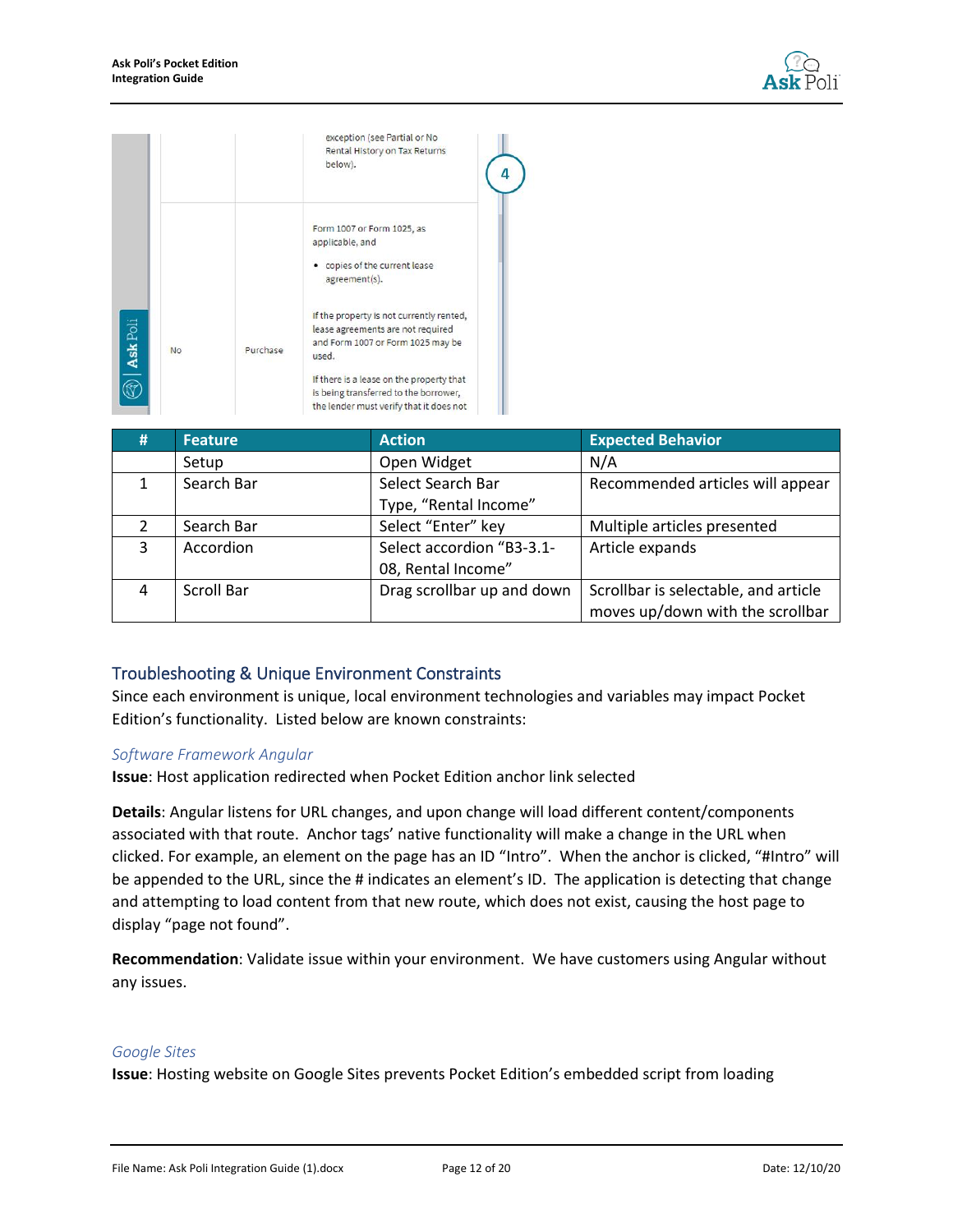

**Details**: Google Sites security controls prevent embedded scripts from loading, preventing Pocket Edition functionality.

#### *Troubleshooting: Links Open Blank Tabs*

Ask Poli does not use href (hyperlink references) links within the widget. If you've deployed custom JavaScript that looks for anchor elements, then opens a new tab if href attribute does not exist or is outside the main page domain, then add a check for "nanoreplinkID" attribute to bypass your new tab functionality.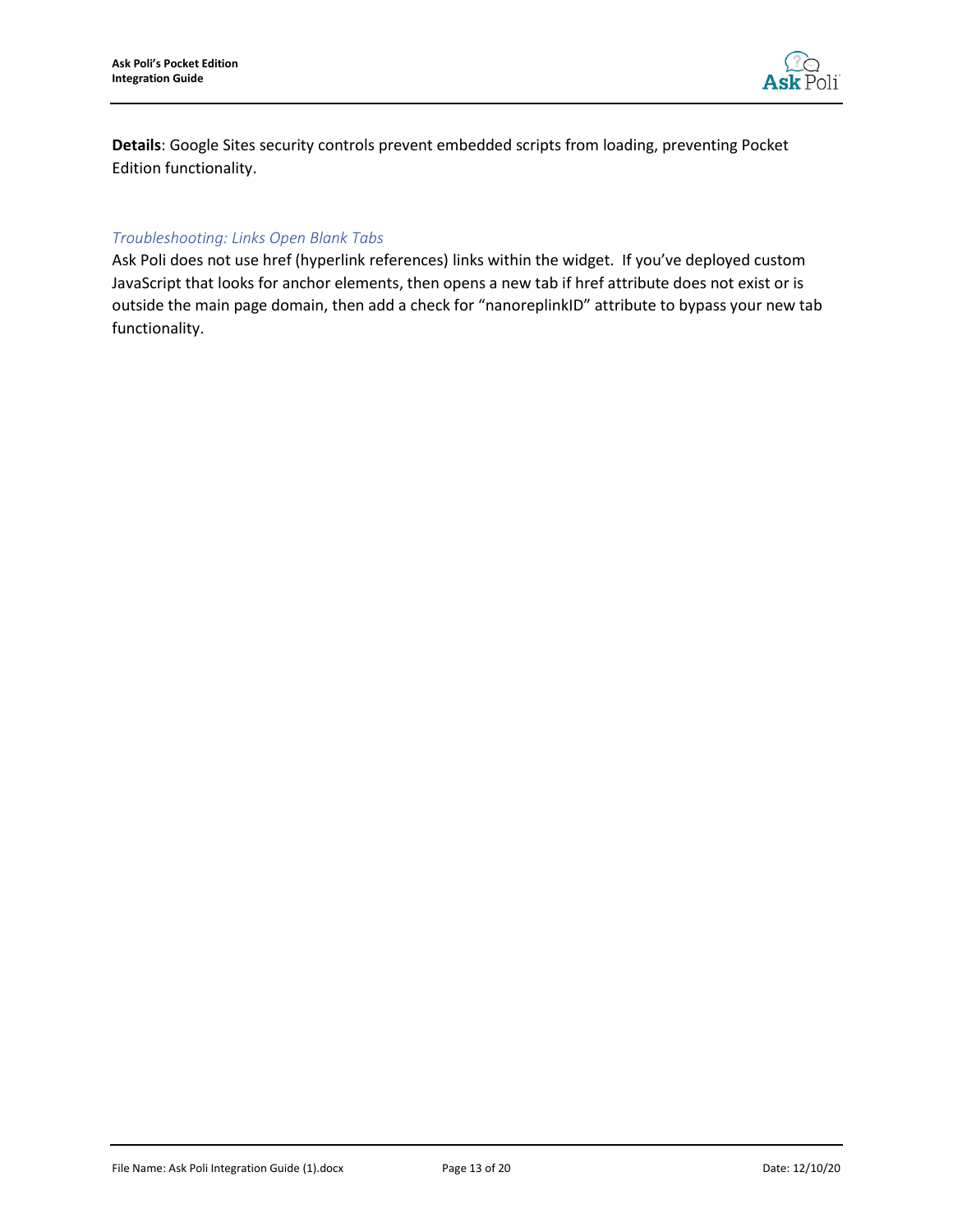

# <span id="page-13-0"></span>Appendix

# <span id="page-13-1"></span>Integration Check-List

Use the following check-list to ensure you're ready for production:

| # | <b>Requirement</b>                      | <b>Complete?</b> | <b>Date</b> |
|---|-----------------------------------------|------------------|-------------|
|   | <b>Accepted Terms of Service</b>        |                  |             |
|   | Code snippet copied to test environment |                  |             |
|   | Validation functional testing           |                  |             |
|   | Metadata fields in code are updated     |                  |             |
|   | Validate metadata fields are working    |                  |             |
| 6 | Deployed to production                  |                  |             |

Please contact your Ask Poli point of contact if you have any questions.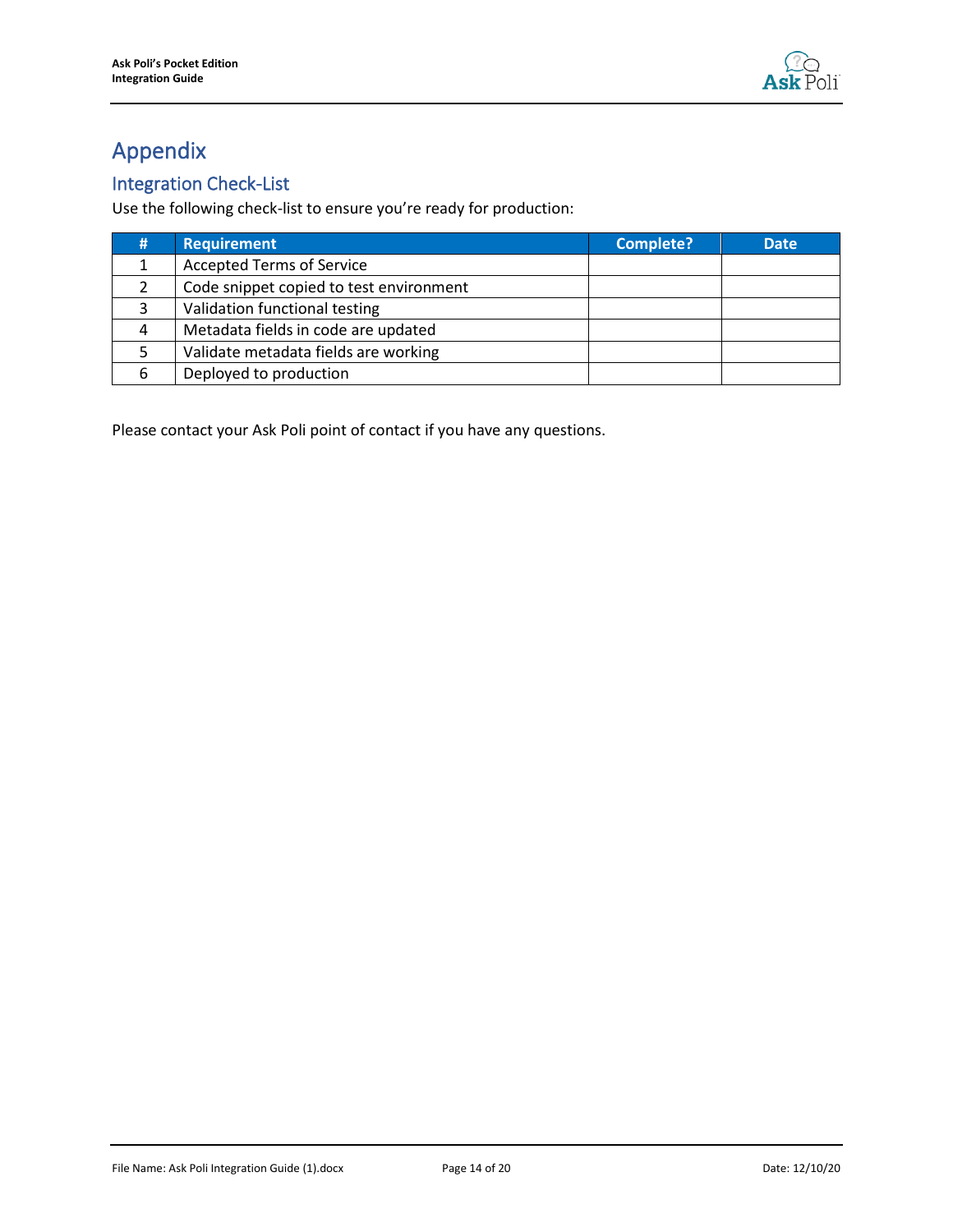

### <span id="page-14-0"></span>Capturing On-Premises SharePoint User Profile Details (Metadata)

The following example is for on premises SharePoint reference only.

Once the customers logs into SharePoint, user profile details are stored in the " spPageContextInfo" client object. Below is a generic example of pulling metadata fields.

This sample SharePoint code should be inserted immediately after the <BODY> tag on your website and before the Ask Poli code provided by Fannie Mae

#### **<!— Metadata Code Example Start -->**

**<!— Capture User Profile Details -->**

```
<script src="https://cdnjs.cloudflare.com/ajax/libs/jquery/3.4.1/jquery.js" 
type="text/javascript"> </script>
<script 
src="https://cdnjs.cloudflare.com/ajax/libs/jquery.SPServices/2014.02/jquery.SPServices.js" 
type="text/javascript"> </script>
<script type="text/javascript">
var loginRole;
var loginEmail;
var loginName;
var requestHeaders = { "accept" : "application/json;odata=verbose" };
        $.ajax({
           url: spPageContextInfo.webAbsoluteUrl +
"/_api/SP.UserProfiles.PeopleManager/GetMyProperties",
            contentType : "application/json;odata=verbose",
            headers: requestHeaders,
           success : onSuccess,
            error : onError
        });
        function onSuccess(data, request){
            loginRole = data.d.Title;
            loginEmail = data.d.Email;
            loginName = data.d.displayName;
<!— Map Role Field-->
            if (loginRole == "Update with SharePoint title") {
                    loginRole = "QC";
        }
                else if(loginRole == "Update with SharePoint title") {
                    loginRole = "Loan processor";
        }
                else if(loginRole == "Update with SharePoint title") {
                    loginRole = "Mortgage originator";
        }
                else if(loginRole == "Update with SharePoint title") {
                    loginRole = "Other";
        }
                else if(loginRole == "Update with SharePoint title") {
                    loginRole = "Underwriter ";
 }
```

```
 console.log("loginRole value ==== " + loginRole);
 console.log("loginEmail value ==== " + loginEmail);
```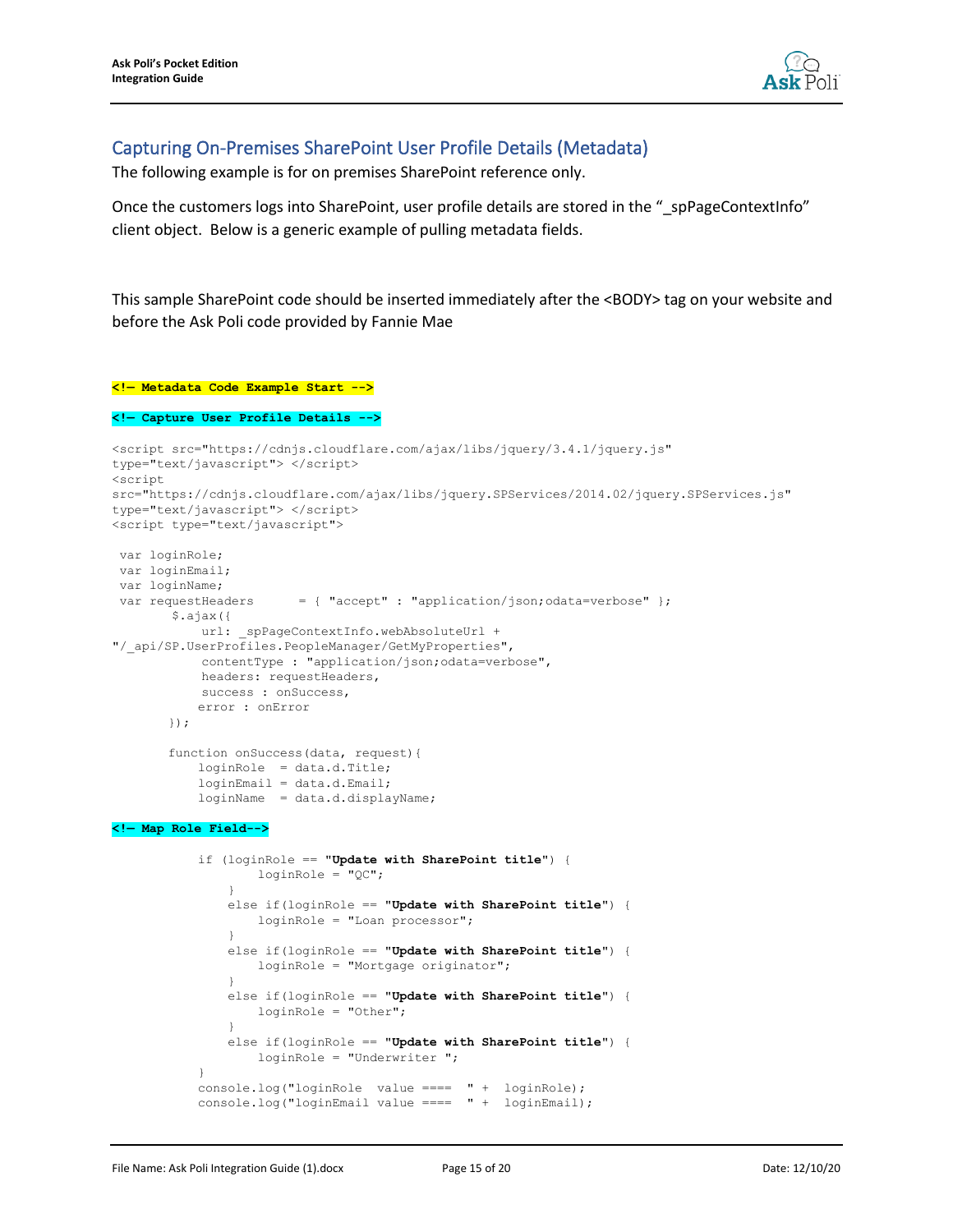

```
 console.log("loginName value ==== " + loginName);
 }
 function onError(error) {
    alert("error");
 }
```
</script>

**<!—Metadata Code Example End -->**

**<!— ADD Widget Code Here – After Metadata Code -->**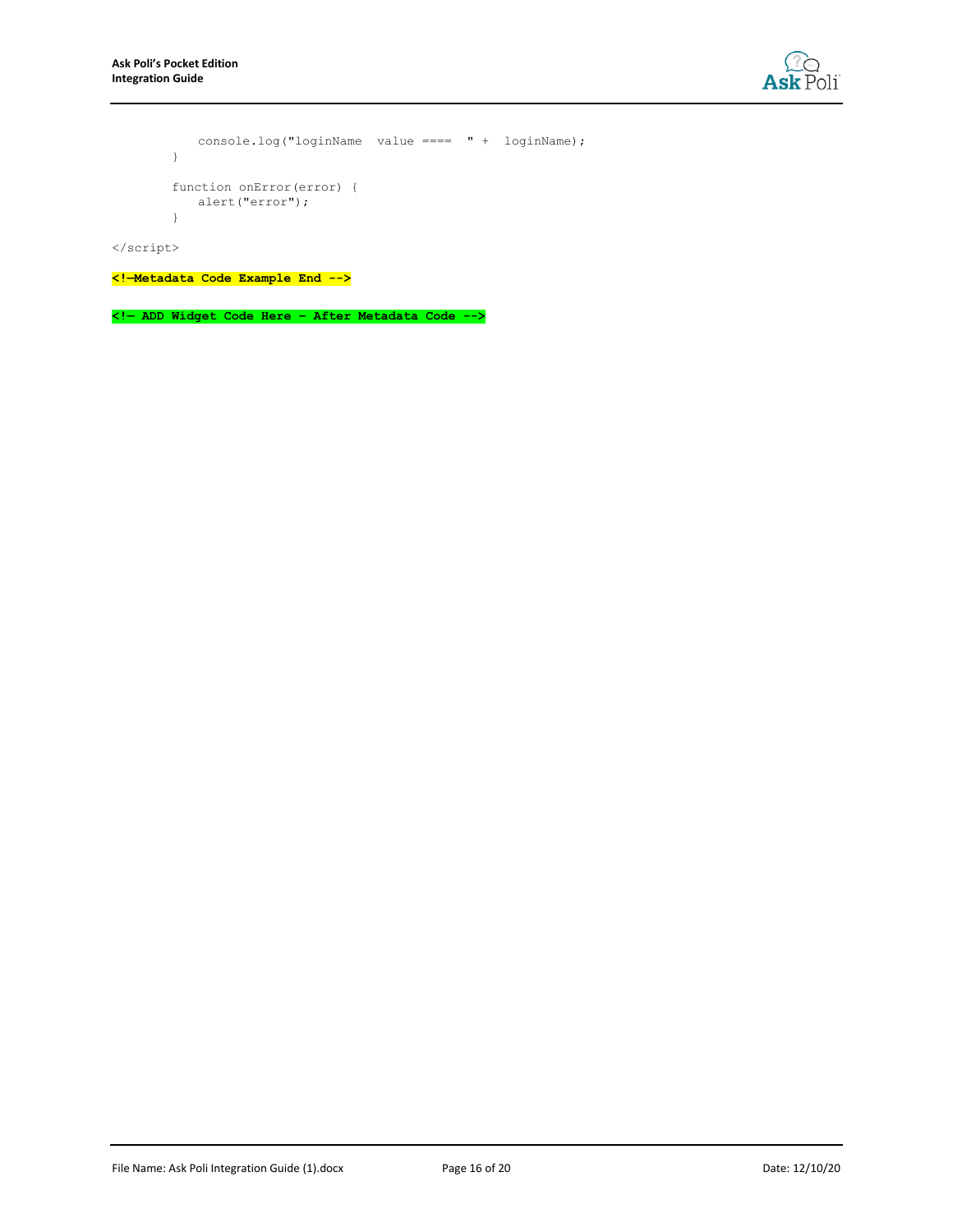

### <span id="page-16-0"></span>Adding Pocket Edition Code to SharePoint Master Page

The following steps provide an overview of installing Pocket Edition code into a SharePoint master page. These steps are specific to SharePoint installations only.

1. Open the site collection you want to add the widget using SharePoint designer



- 2. Check which master page the site collection is associated with using the below url URL( change the site collection name by users) as highlighted on #5 check if the master page is seattle or oslo (or any other custom master page)
	- o [https://fnma.sharepoint.com/sites/xxxx/\\_api/web?\\$select=CustomMasterUrl,MasterUrl](https://fnma.sharepoint.com/sites/xxxx/_api/web?$select=CustomMasterUrl,MasterUrl)

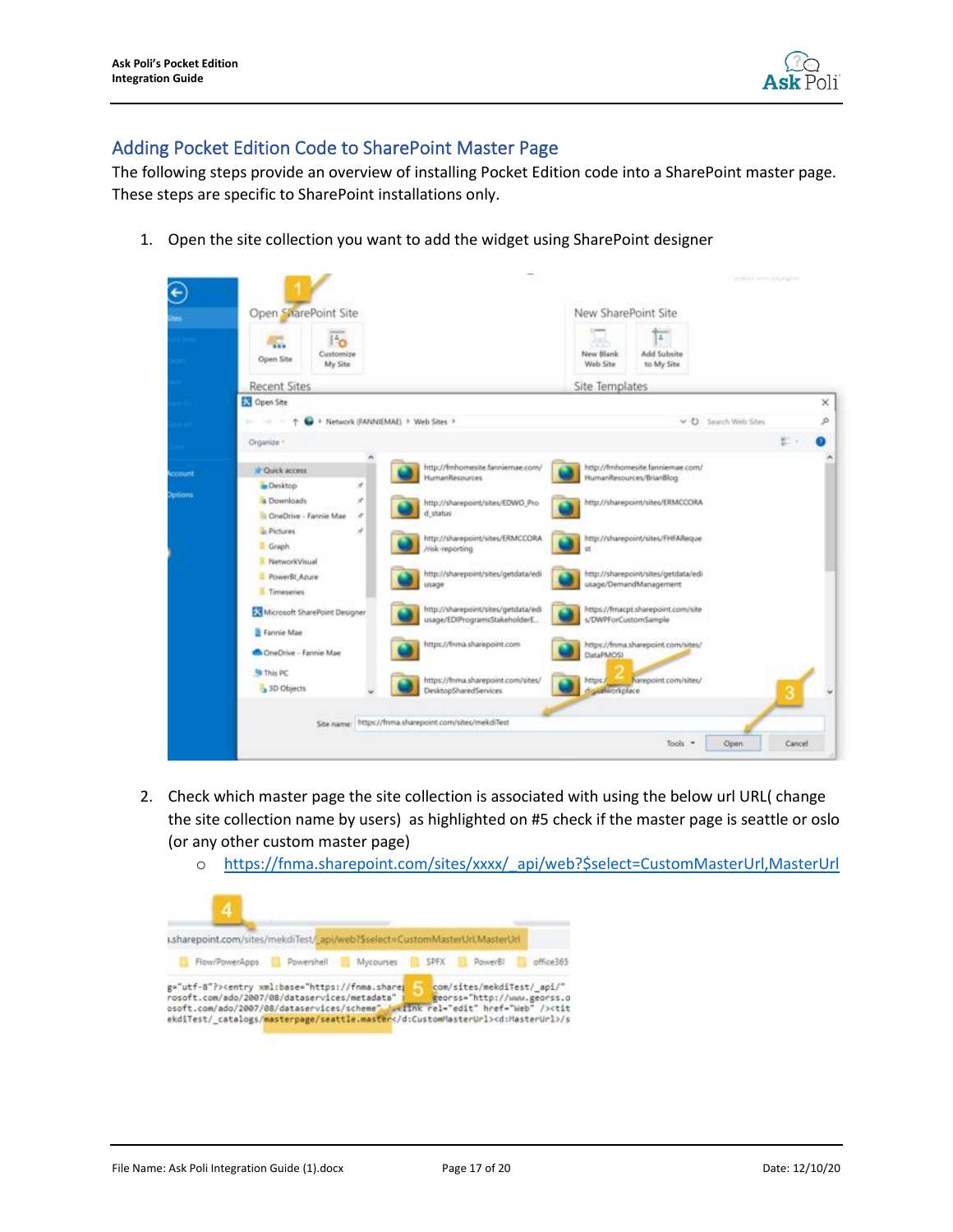

- 3. On SharePoint Designer (from step 1)
	- o Select Master Page on (#6 below) from let navigation.
	- $\circ$  Select the master page associated with the site collection (#7)- right click on the master page name and edit in advance mode



- 4. On the editor under <body> tag search for the following tag, below closing tag (
	- <SharePoint:DelegateControl ControlId="GlobalSiteLink3" Scope="Farm" runat="server" Visible="false" />
- 5. Add <div> </div>
- 6. Paste the Pocket Edition script in between the dive tag you added on step 5

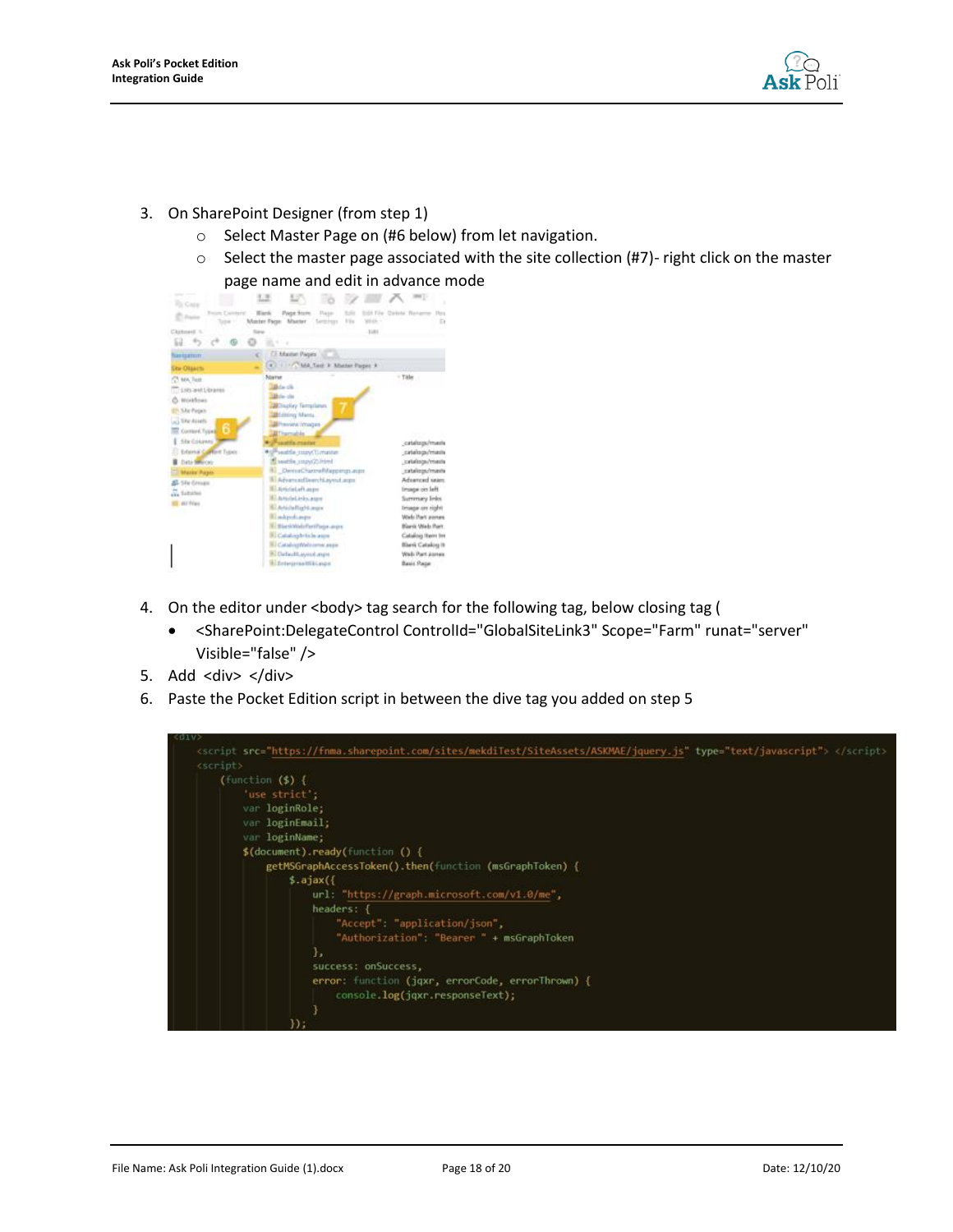



- 7. Save the script
- 8. Right click on the master page name and check in if it was checked out